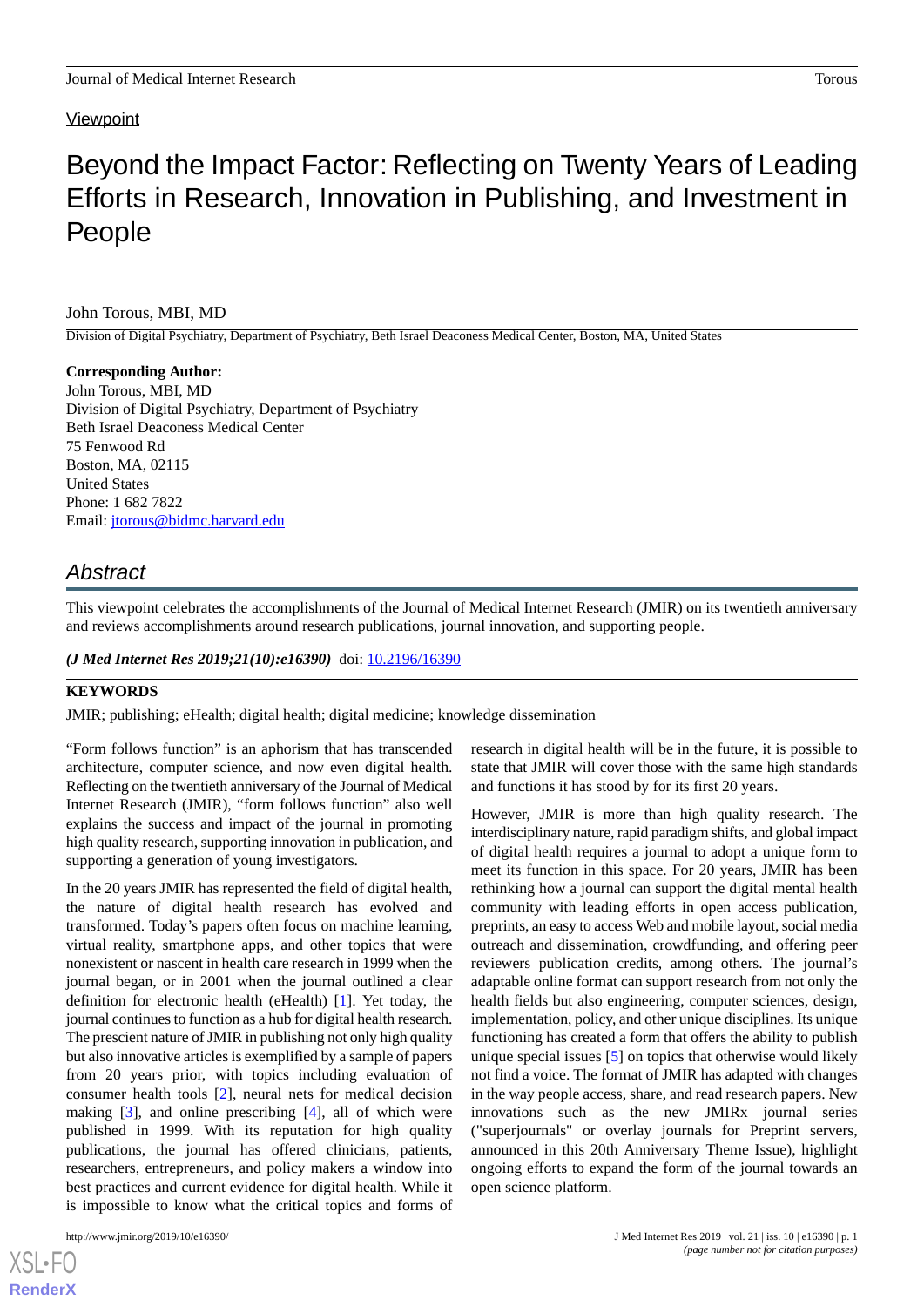#### Journal of Medical Internet Research Torous

Even beyond high quality research and innovative publishing models, JMIR's legacy of 20 years includes supporting people. The journal has forged a reputation for offering patients a voice in the medical world  $[6,7]$  $[6,7]$  $[6,7]$  $[6,7]$ . It also serves as a forum to engage all members of the digital health ecosystem to share their research, perspectives, and ideas, whether as a world-leading research team [\[8](#page-1-7)] or simply as a person with a thoughtful and important perspective to share. On a personal note, the journal has supported my own career in digital health, offering a venue to share my early research in 2014 [[9\]](#page-1-8) and later to serve on the editorial board, before then becoming editor-in-chief of JMIR Mental Health. I can also count many other junior investigators for whom JMIR has served as a mentor and adapted its form to help support their interests and exploration of digital health. This commitment towards supporting people of all natures and backgrounds may be the most enduring and impressive aspect of the first 20 years of JMIR.

Reflecting on the twentieth anniversary of JMIR, it is clear that "form follows function" only begins to describe the innovation and impact of the journal. From leading efforts in research, innovation in publication, and investment in people, the field has grown because of JMIR and its support for digital health. While the format of JMIR will continue to adapt to lead the field, its function as a leading force will remain constant and it will continue to act as a beacon of certainty in the always evolving world of digital health.

# **Conflicts of Interest**

<span id="page-1-0"></span>None declared.

#### **References**

- <span id="page-1-1"></span>1. Eysenbach G. What is e-health? J Med Internet Res 2001 Jun 18;3(2):E20 [\[FREE Full text\]](https://www.jmir.org/2001/2/e20/) [doi: [10.2196/jmir.3.2.e20](http://dx.doi.org/10.2196/jmir.3.2.e20)] [Medline: [11720962](http://www.ncbi.nlm.nih.gov/entrez/query.fcgi?cmd=Retrieve&db=PubMed&list_uids=11720962&dopt=Abstract)]
- <span id="page-1-3"></span><span id="page-1-2"></span>2. Cui L. Rating health web sites using the principles of citation analysis: a bibliometric approach. J Med Internet Res 1999 Aug 5;1(1):E4 [\[FREE Full text\]](https://www.jmir.org/1999/1/e4/) [doi: [10.2196/jmir.1.1.e4](http://dx.doi.org/10.2196/jmir.1.1.e4)] [Medline: [11720913](http://www.ncbi.nlm.nih.gov/entrez/query.fcgi?cmd=Retrieve&db=PubMed&list_uids=11720913&dopt=Abstract)]
- <span id="page-1-4"></span>3. Kanagaratnam B, Lavelle S, Comerford R. FTO1/362: Using Neural Nets in Medical Decision Making. J Med Internet Res 1999 Sep 19;1:e26. [doi: [10.2196/jmir.1.suppl1.e26\]](http://dx.doi.org/10.2196/jmir.1.suppl1.e26)
- <span id="page-1-5"></span>4. Eysenbach G. Online prescribing of sildanefil (Viagra) on the world wide web. J Med Internet Res 1999 Dec 31;1(2):E10 [[FREE Full text](https://www.jmir.org/1999/2/e10/)] [doi: [10.2196/jmir.1.2.e10\]](http://dx.doi.org/10.2196/jmir.1.2.e10) [Medline: [11720919\]](http://www.ncbi.nlm.nih.gov/entrez/query.fcgi?cmd=Retrieve&db=PubMed&list_uids=11720919&dopt=Abstract)
- <span id="page-1-6"></span>5. Calvo RA, Dinakar K, Picard R, Christensen H, Torous J. Toward Impactful Collaborations on Computing and Mental Health. J Med Internet Res 2018 Feb 09;20(2):e49 [[FREE Full text](https://www.jmir.org/2018/2/e49/)] [doi: [10.2196/jmir.9021\]](http://dx.doi.org/10.2196/jmir.9021) [Medline: [29426812](http://www.ncbi.nlm.nih.gov/entrez/query.fcgi?cmd=Retrieve&db=PubMed&list_uids=29426812&dopt=Abstract)]
- <span id="page-1-7"></span>6. Torous J, Roux S. Patient-Driven Innovation for Mobile Mental Health Technology: Case Report of Symptom Tracking in Schizophrenia. JMIR Ment Health 2017 Jul 06;4(3):e27 [\[FREE Full text\]](https://mental.jmir.org/2017/3/e27/) [doi: [10.2196/mental.7911](http://dx.doi.org/10.2196/mental.7911)] [Medline: [28684386\]](http://www.ncbi.nlm.nih.gov/entrez/query.fcgi?cmd=Retrieve&db=PubMed&list_uids=28684386&dopt=Abstract)
- <span id="page-1-8"></span>7. Chiauzzi E, Newell A. Mental Health Apps in Psychiatric Treatment: A Patient Perspective on Real World Technology Usage. JMIR Ment Health 2019 Apr 22;6(4):e12292 [[FREE Full text](https://mental.jmir.org/2019/4/e12292/)] [doi: [10.2196/12292](http://dx.doi.org/10.2196/12292)] [Medline: [31008711](http://www.ncbi.nlm.nih.gov/entrez/query.fcgi?cmd=Retrieve&db=PubMed&list_uids=31008711&dopt=Abstract)]
- 8. Bosl W, Mandel J, Jonikas M, Ramoni RB, Kohane IS, Mandl KD. Scalable decision support at the point of care: a substitutable electronic health record app for monitoring medication adherence. Interact J Med Res 2013 Jul 22;2(2):e13 [[FREE Full text](https://www.i-jmr.org/2013/2/e13/)] [doi: [10.2196/ijmr.2480](http://dx.doi.org/10.2196/ijmr.2480)] [Medline: [23876796](http://www.ncbi.nlm.nih.gov/entrez/query.fcgi?cmd=Retrieve&db=PubMed&list_uids=23876796&dopt=Abstract)]
- 9. Torous J, Friedman R, Keshavan M. Smartphone ownership and interest in mobile applications to monitor symptoms of mental health conditions. JMIR Mhealth Uhealth 2014 Jan 21;2(1):e2 [[FREE Full text](https://mhealth.jmir.org/2014/1/e2/)] [doi: [10.2196/mhealth.2994\]](http://dx.doi.org/10.2196/mhealth.2994) [Medline: [25098314](http://www.ncbi.nlm.nih.gov/entrez/query.fcgi?cmd=Retrieve&db=PubMed&list_uids=25098314&dopt=Abstract)]

# **Abbreviations**

**eHealth:** electronic health **JMIR:** Journal of Medical Internet Research

*Edited by G Eysenbach; submitted 24.09.19; peer-reviewed by C Khoury; comments to author 13.10.19; revised version received 14.10.19; accepted 17.10.19; published 31.10.19*

*Please cite as: Torous J*

*Beyond the Impact Factor: Reflecting on Twenty Years of Leading Efforts in Research, Innovation in Publishing, and Investment in People*

*J Med Internet Res 2019;21(10):e16390 URL: <http://www.jmir.org/2019/10/e16390/> doi: [10.2196/16390](http://dx.doi.org/10.2196/16390) PMID: [31674922](http://www.ncbi.nlm.nih.gov/entrez/query.fcgi?cmd=Retrieve&db=PubMed&list_uids=31674922&dopt=Abstract)*

[XSL](http://www.w3.org/Style/XSL)•FO **[RenderX](http://www.renderx.com/)**